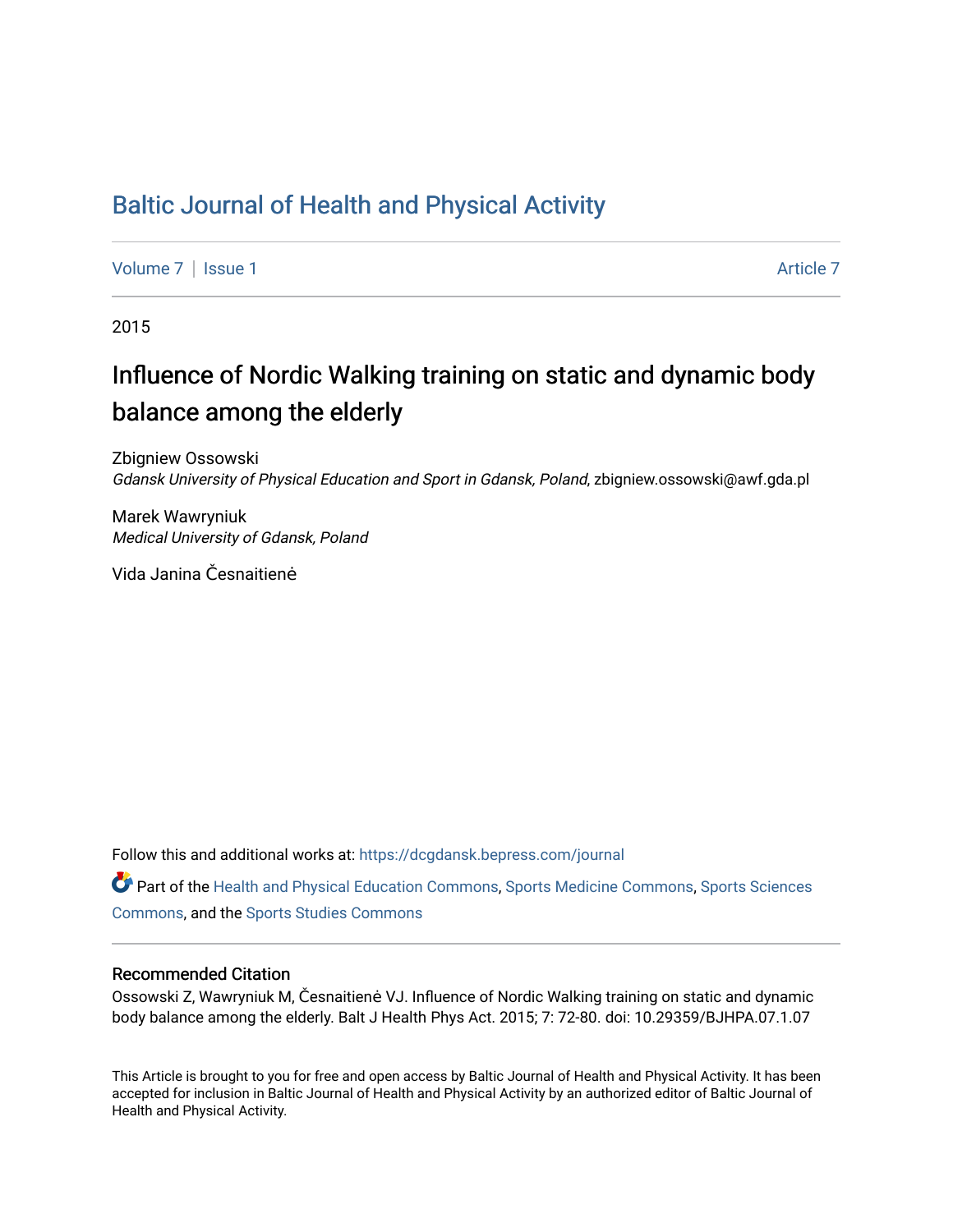#### **ORIGINAL**

# **Influence of Nordic Walking training on static and dynamic body balance among the elderly**

**Zbigniew Ossowski1 ABDEF, Marek Wawryniuk2 CD, Vida Janina Česnaitienė3 AF**

| <b>Authors' Contribution:</b><br>A Study Design<br><b>B</b> Data Collection<br>C Statistical Analysis<br>D Data Interpretation<br><b>E</b> Manuscript Preparation<br><b>F</b> Literature Search<br><b>G</b> Funds Collection | <sup>1</sup> Gdansk University of Physical Education and Sport in Gdansk, Poland<br><sup>2</sup> Medical University of Gdansk, Poland<br><sup>3</sup> Lithuanian Sports University, Lithuania                                                                                                                                                                                                                                                                     |
|------------------------------------------------------------------------------------------------------------------------------------------------------------------------------------------------------------------------------|-------------------------------------------------------------------------------------------------------------------------------------------------------------------------------------------------------------------------------------------------------------------------------------------------------------------------------------------------------------------------------------------------------------------------------------------------------------------|
| abstract                                                                                                                                                                                                                     |                                                                                                                                                                                                                                                                                                                                                                                                                                                                   |
| <b>Background</b>                                                                                                                                                                                                            | Regression of body balance function is one of the main risk factors in falls among the el-<br>derly. The aim of this article was to evaluate changes in static and dynamic body balance<br>levels among people over 65 years under the influence of Nordic Walking training.                                                                                                                                                                                      |
| <b>Material/Methods</b>                                                                                                                                                                                                      | The research was conducted with participation of 21 people over 65 years old. The training<br>lasted throughout a period of 6 months. Frequency of exercises was twice a week. Evalu-<br>ation was conducted using 8-Foot Up-and-Go from the Senior Fitness Test and a single leg<br>balance test from the EUROFIT test for adults.                                                                                                                               |
| <b>Results</b>                                                                                                                                                                                                               | A general tendency for body balance improvement was observed among the elderly under<br>the influence of Nordic Walking training. The average test results for static body balance<br>level were improved by 4.32%. In the case of dynamic body balance the increase was<br>$5.68\%$ .                                                                                                                                                                            |
| <b>Conclusions</b>                                                                                                                                                                                                           | Loss of body balance is a problem affecting almost 14% of the population between 50-60<br>years of age. In the subsequent decade of life the risk of a fall increases to 22% on ave-<br>rage, and among octogenarians the problem concerns over 33% of them. The research<br>described below shows that using Nordic Walking training is advisable as a preventive me-<br>asure against further diminishing of dynamic and static body balance among the elderly. |
| <b>Key words</b>                                                                                                                                                                                                             | Nordic Walking, body balance, the elderly.                                                                                                                                                                                                                                                                                                                                                                                                                        |

| article details              |                                                                                                                                                                                                                                                                                                                                                                                                                                                                                                                                                                                                                                                                                                                                                                                                |
|------------------------------|------------------------------------------------------------------------------------------------------------------------------------------------------------------------------------------------------------------------------------------------------------------------------------------------------------------------------------------------------------------------------------------------------------------------------------------------------------------------------------------------------------------------------------------------------------------------------------------------------------------------------------------------------------------------------------------------------------------------------------------------------------------------------------------------|
| <b>Article statistics</b>    | Word count: 2080; Tables: 3; Figures: 4; References: 31<br>Received: January 2014; Accepted: November 2014; Published: March 2015                                                                                                                                                                                                                                                                                                                                                                                                                                                                                                                                                                                                                                                              |
| <b>Full-text PDF:</b>        | http://www.balticsportscience.com                                                                                                                                                                                                                                                                                                                                                                                                                                                                                                                                                                                                                                                                                                                                                              |
| Copyright                    | © Gdansk University of Physical Education and Sport, Poland                                                                                                                                                                                                                                                                                                                                                                                                                                                                                                                                                                                                                                                                                                                                    |
| Indexation:                  | Celdes, CNKI Scholar (China National Knowledge Infrastructure), CNPIEC, De Gruyter - IBR (International<br>Bibliography of Reviews of Scholarly Literature in the Humanities and Social Sciences), De Gruyter - IBZ<br>(International Bibliography of Periodical Literature in the Humanities and Social Sciences), DOAJ, EBSCO - Central<br>& Eastern European Academic Source, EBSCO - SPORTDiscus, EBSCO Discovery Service, Google Scholar, Index<br>Copernicus, J-Gate, Naviga (Softweco, Primo Central (ExLibris), ProQuest - Family Health, ProQuest - Health &<br>Medical Complete, ProQuest - Illustrata: Health Sciences, ProQuest - Nursing & Allied Health Source, Summon<br>(Serials Solutions/ProQuest, TDOne (TDNet), Ulrich's Periodicals Directory/ulrichsweb, WorldCat (OCLC) |
| <b>Funding:</b>              | No external funding was received.                                                                                                                                                                                                                                                                                                                                                                                                                                                                                                                                                                                                                                                                                                                                                              |
| <b>Competing interests:</b>  | Author has declared that no competing interest exists.                                                                                                                                                                                                                                                                                                                                                                                                                                                                                                                                                                                                                                                                                                                                         |
| <b>Corresponding author:</b> | Dr. Zbigniew Ossowski, Gdansk University of Physical Education and Sport, K. Górskiego St. 1, 80-336 Gdansk,<br>Poland                                                                                                                                                                                                                                                                                                                                                                                                                                                                                                                                                                                                                                                                         |
|                              | Phone: 4858 554- 71-84, e-mail: awfis.rek@wp.pl                                                                                                                                                                                                                                                                                                                                                                                                                                                                                                                                                                                                                                                                                                                                                |
| <b>Open Access License:</b>  | This is an open access article distributed under the terms of the Creative Commons Attribution-Non-commercial<br>4.0 International (http://creativecommons.org/licenses/by-nc/4.0/), which permits use, distribution, and<br>reproduction in any medium, provided the original work is properly cited, the use is non-commercial and is<br>otherwise in compliance with the license.                                                                                                                                                                                                                                                                                                                                                                                                           |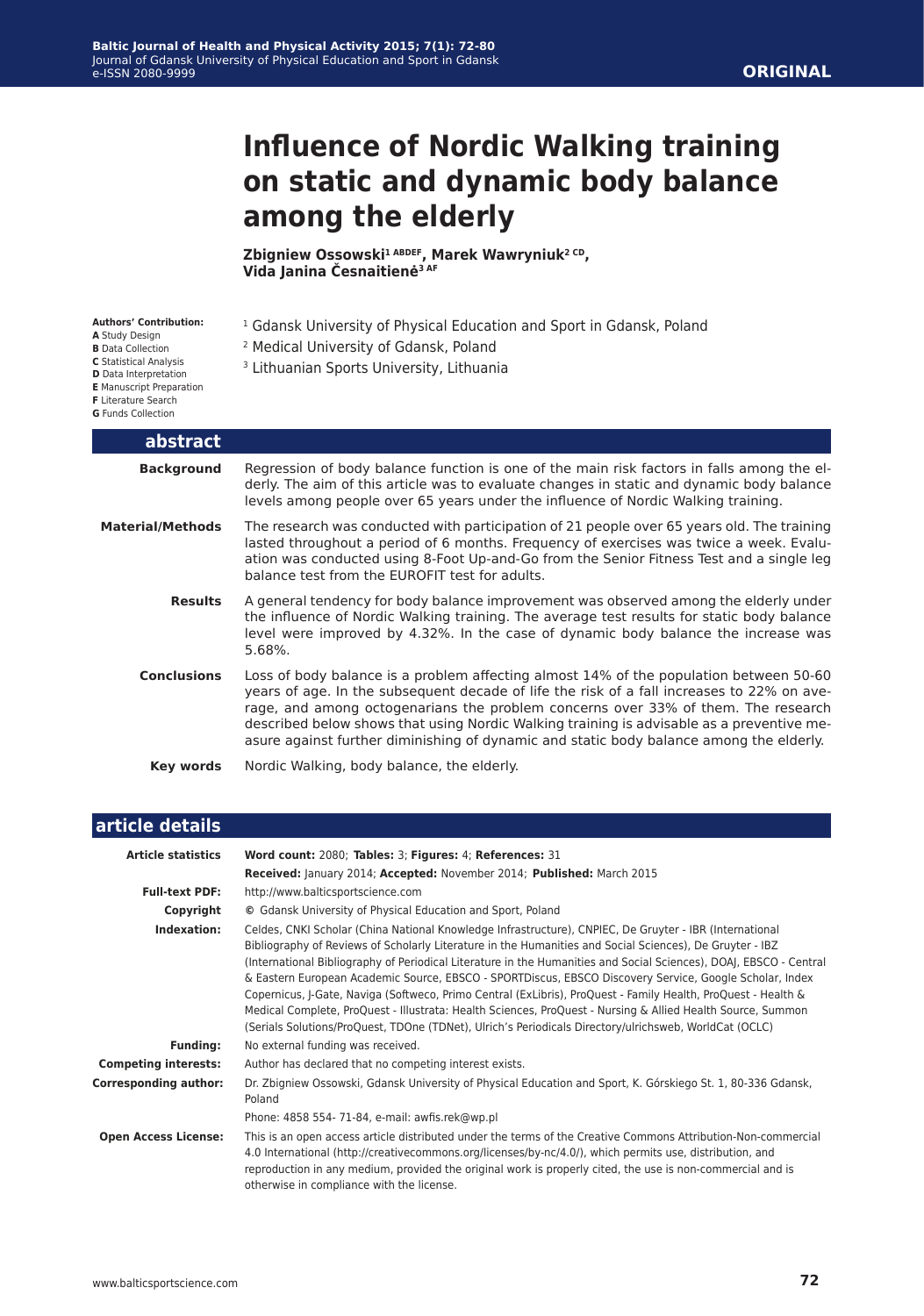## **introduction**

Demographic forecast spanning forthcoming years suggests that the number of the elderly within a population will rise significantly. According to GUS (Central Statistical Office, Poland), in 2013 the number of people over 60 years old living in Poland was 8,239,170, which amounts to 21.8% of the country's population. The proportion of people over 60 predicted for the year 2023 is 27.5% [1].

Ageing is a natural process resulting in many physiological changes debilitating functions of a human body. A selected number of factors influencing the probability of falls in this age group are: a decrease in physical activity due to weakening of the muscular apparatus, a loss of body balance, dizziness and visual impairment [2, 3].

One of the preventive measures against the loss of body balance could be Nordic Walking training, which is currently quite popular especially among the elderly [4]. Its healthful effects for the vascular, muscular and respiratory systems are widely known. Nordic Walking training is also effective in improving general fitness of the elderly, e.g. their endurance and flexibility [5]. This kind of training is also used for rehabilitation of patients with cardiovascular incidents, obesity, Parkinson's disease, etc. [6, 7, 8].

The subject of body balance regression with age – one of the risk factors of falls – is quite essential and topical. Falls are very dangerous for the elderly because they often cause injuries and bone fractures [9,10]. Falls are one of the main causes of disability and the fifth most frequent cause of death among people over 75 years of age [11].

National Health Interview Survey shows that falls are the biggest single cause of limited physical activity among older adults [12]. In consequence, falls also generate huge costs related to hospitalization and treatment [13, 14].

Existing literature on the subject provides very little information about the significance of Nordic Walking training (as a rehabilitation practice) for body balance loss among the elderly.

The aim of this study was to determine the degree of influence of Nordic Walking training (NW) on static and dynamic body balance of people over 65.

## **material and methods**

The test group consisted of 21 women aged over 65 residing in Tricity (Gdańsk – Sopot – Gdynia, Poland). The participants responded to a recruitment invitation advertisement placed on the premises of various churches. All the persons partaking in the study underwent obligatory medical examination to ensure there are no contraindications against recreational physical effort. Participants were informed about the goal of the study and voluntarily consented to take part in it.

The characteristics of selected somatic features in the test group are presented in the table below.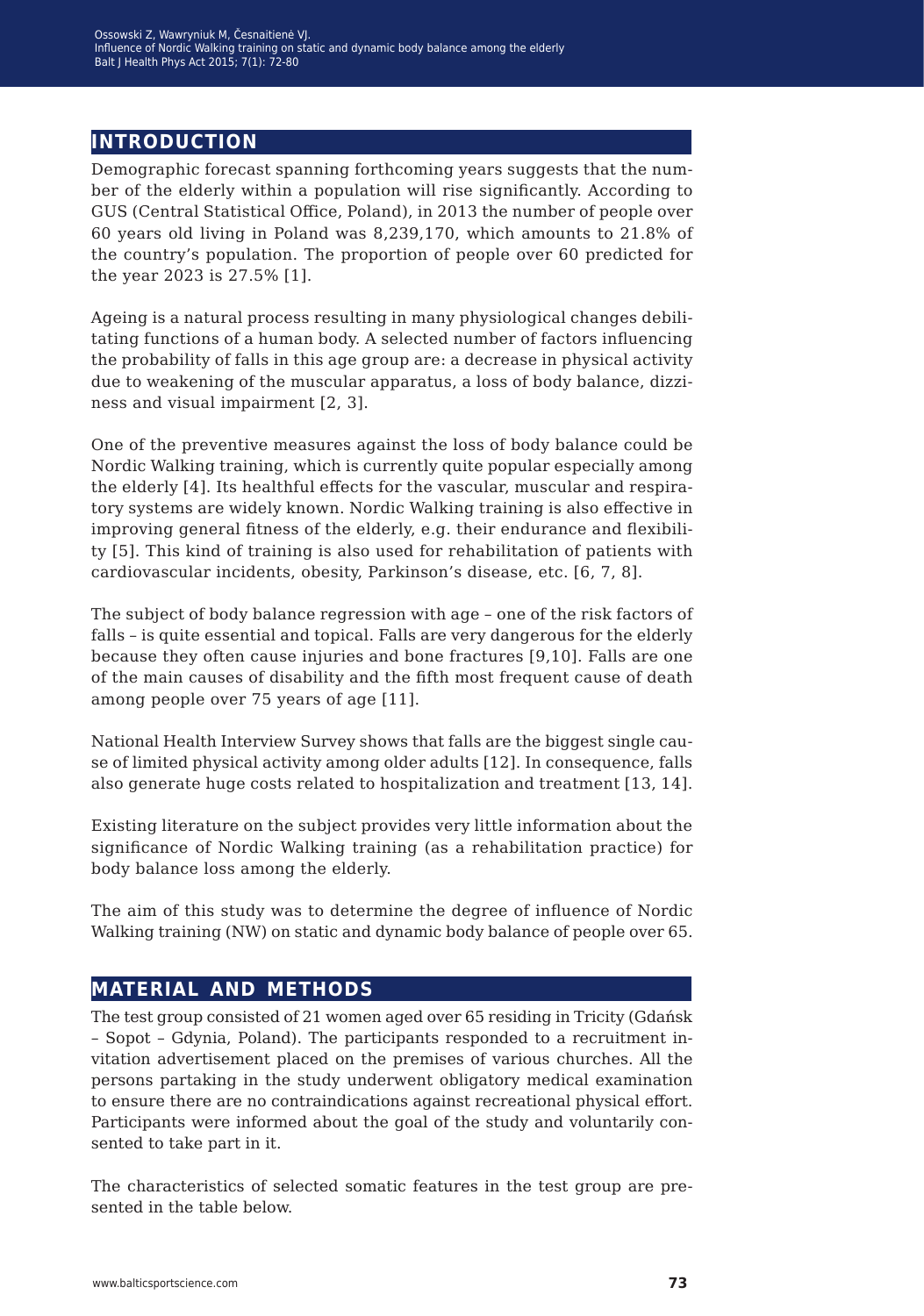| Selected somatic features | $n = 21$         |           |  |  |  |  |
|---------------------------|------------------|-----------|--|--|--|--|
|                           | $\boldsymbol{X}$ | <b>SD</b> |  |  |  |  |
| Age                       | 69.5             | 4.5       |  |  |  |  |
| Weight                    | 66.4             | 9.7       |  |  |  |  |
| Height                    | 162.2            | 7.3       |  |  |  |  |
| BMI                       | 25.4             | 3.5       |  |  |  |  |

#### **Table. 1.** Characteristics of selected somatic features in the test group

The test group participated in Nordic Walking training throughout a period of 6 months, twice a week. The main part of the exercise program was based on march training with poles at a distance of 3-4 kilometers. The intensity of trainings oscillated between 50-70%.

Evaluation was conducted using 8-Foot Up-and-Go from the Senior Fitness Test and a single leg balance test from the EUROFIT test for adults [15, 16].

The collected data was then processed using basic statistical measures with a use of computer software Statistica 10 PL.

#### **results**

A comparison of the static balance level in the one-leg standing test at the beginning (before training NW) and at the end (after training NW) is presented in the table below (Table 2).

**Table. 2.** A comparison of the static balance level in the one-leg standing test, before and after training Nordic Walking training

|                                         | Single leg balance test [number of support] |           |  |    |                      |  |  |  |            |       |                       |      |      |
|-----------------------------------------|---------------------------------------------|-----------|--|----|----------------------|--|--|--|------------|-------|-----------------------|------|------|
|                                         | after NW<br>before NW                       |           |  |    |                      |  |  |  |            |       |                       |      |      |
|                                         |                                             | <b>SD</b> |  |    | min max $V\%$ $Y$ SD |  |  |  | min max V% |       | number of<br>supports | $\%$ | t    |
| $\overline{\phantom{0}}$<br>$\sim$<br>Ш | 8.81                                        | 5.57 1    |  | 23 | 63.22 8.43 4.76 1    |  |  |  | 15         | 56.47 | $-0.38$               | 4.32 | 0.39 |

An analysis of the research material showed that static body balance tends to improve under the influence of Nordic Walking training. The initial average results of the one-leg standing test showed a support factor of 8.81 and the final average results of the test indicated a factor of 8.43. The difference between these two averages is 4.32%. However, the results of the one-leg standing test between the two groups were not improved enough to be statistically relevant.

The average results for the discussed trial together with standard deviations were presented in Fig. 1.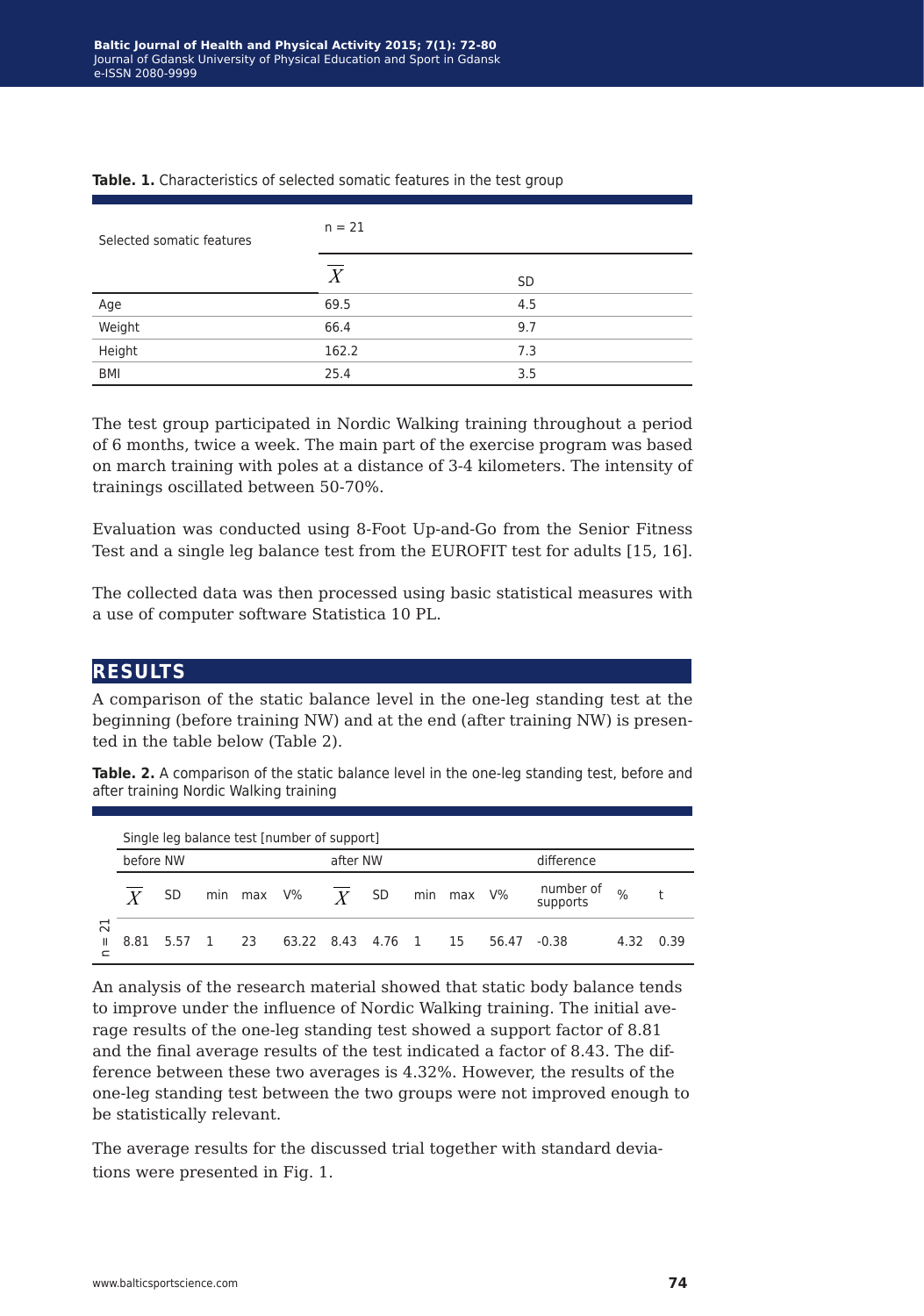Ossowski Z, Wawryniuk M, Česnaitienė VJ. Influence of Nordic Walking training on static and dynamic body balance among the elderly Balt J Health Phys Act 2015; 7(1): 72-80





Further detailed analysis indicated that within the group of 21 tested persons: 10 of them (47.6%) improved their static body balance, 3 of them (14.2%) showed no change and among 8 of them (38.2%) body balance results decreased. A detailed analysis of the changes in the level of static balance under the influence of Nordic Walking training is presented in Fig. 2.



**Fig. 2.** Individual analysis of changes in the level of static balance in subjects under Nordic Walking training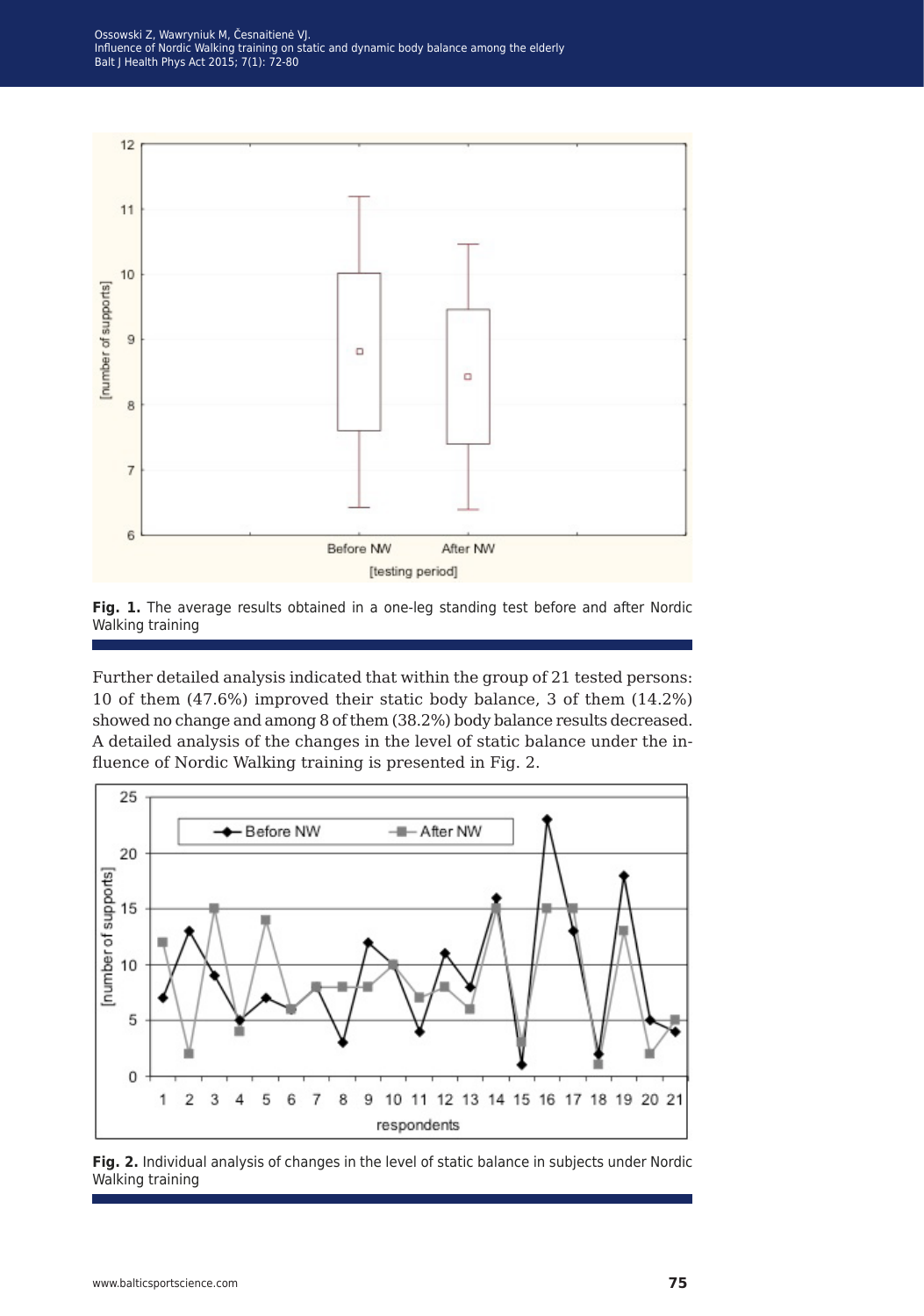The subsequent part of this study presents an analysis of the 8-Foot Up-and-Go from the Senior Fitness Test. The comparison of levels of agility and dynamic balance in subjects is presented in Tab.3.

**Table. 3.** A comparison of levels of agility and dynamic balance in subjects in the sample 8-Foot Up-and-Go before and after Nordic Walking training

| 8-Foot Up-and-Go [s] |                       |  |                       |  |  |  |  |                                                      |  |                   |  |      |  |
|----------------------|-----------------------|--|-----------------------|--|--|--|--|------------------------------------------------------|--|-------------------|--|------|--|
|                      | After NW<br>Before NW |  |                       |  |  |  |  |                                                      |  | <b>Difference</b> |  |      |  |
|                      |                       |  |                       |  |  |  |  | $\pi$ X SD min max V% $\overline{X}$ SD min max V% s |  |                   |  | $\%$ |  |
| Ш                    |                       |  | 4.58 0.73 3.65 7 15.9 |  |  |  |  | 4.32  0.6  3.52  5.94  13.9  -0.26  5.68  1.9        |  |                   |  |      |  |

Results of the second test also indicated a tendency for improvement in agility and dynamic body balance. The average improvement was evaluated at 5.68%. The difference between initial and final results (shown in Table 3) was not statistically relevant.

In contrast to the data obtained through a single leg balance test, here the results dispersion within the analyzed sample was much lower. The variability factor oscillated between 13.9-15.9%.

The average results and standard deviations obtained in the analyzed sample before and after the training process are presented in Fig.3.





The results analysis indicated that 14 persons (66.7%) showed improvement in their dynamic body balance, and 7 of them (33.3%) decreased their performance. The changes in the level of agility and dynamic balance under Nordic Walking training are shown in Fig. 4.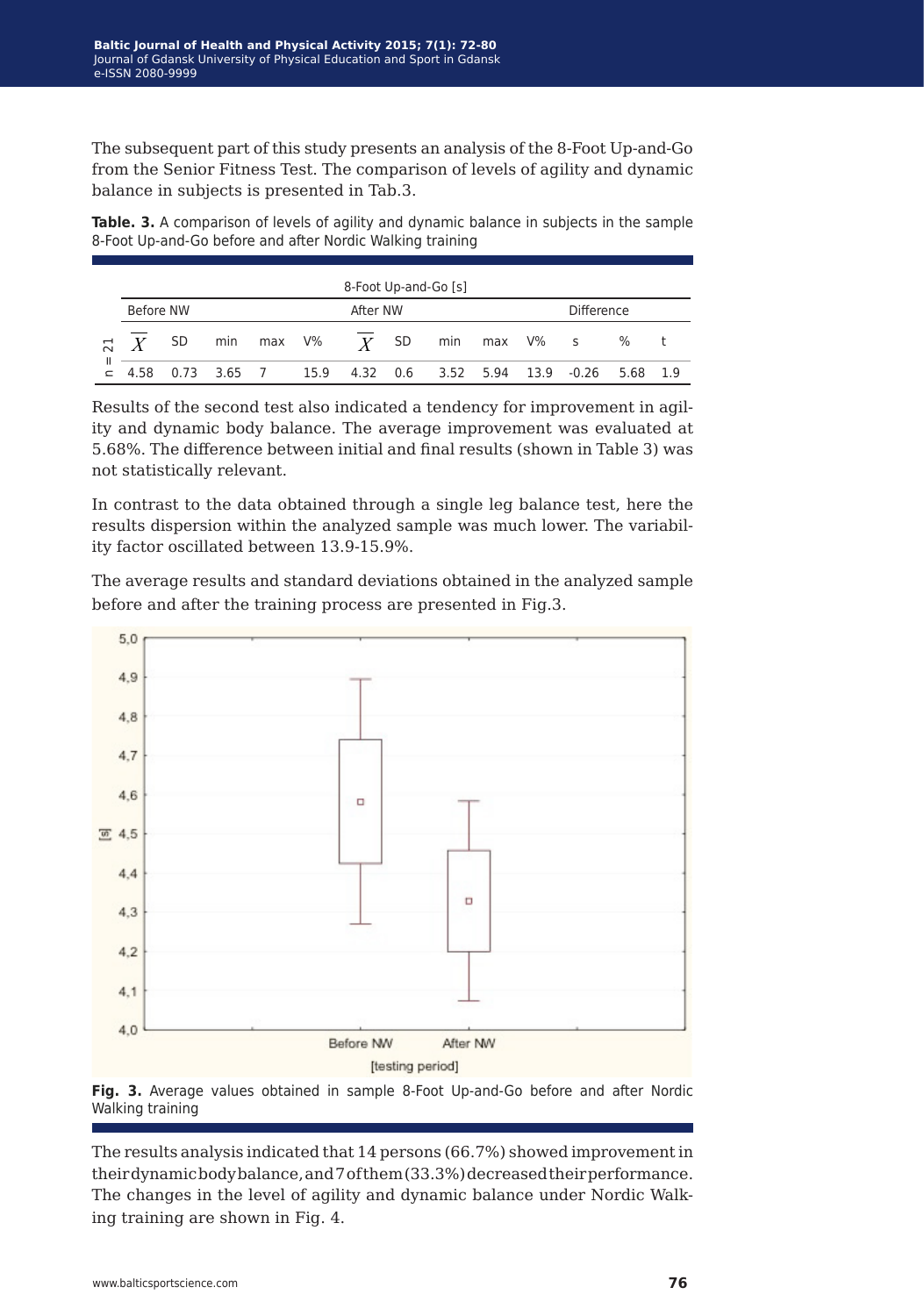Ossowski Z, Wawryniuk M, Česnaitienė VJ. Influence of Nordic Walking training on static and dynamic body balance among the elderly Balt J Health Phys Act 2015; 7(1): 72-80



**Fig. 4.** Individual analysis of changes in the level of agility and dynamic balance in subjects undertaking Nordic Walking training

### **discussion**

As part of human locomotor structure, many authors consider body balance to be one of specific coordination skills, i.e. psychomotor properties indicating readiness for optimal control and regulation of motor actions.

A sense of dynamic and static body balance reaches its peak around the age of 18 in women and around the age of 25 in men. A loss of static body balance can be expected over the age of 25 at the earliest, whereas the early threshold for the loss of dynamic body balance is over 35 years of age [17].

To generalize, a gradual degradation of the balance system function can be observed since the third decade of a person's life. Results of this process become evident especially in the old age when insufficiency of the balance system is one of the main causes of falls.

Literature on the subject is replete with examples of many various studies, experiments and opinions on building optimal improvement programs aimed at increasing body balance as prevention against falls. This discussion presents only a selected sample of programs based on physical activity which – in the opinion of the present authors – were well documented in the literature on the subject.

Province et al. researched in their paper the correlation between physical exercises and falls. They claimed that – apart from certain exceptions – exercises were responsible for a significant reduction in falls. The best effects were observed with the use of Tai Chi Chuan and an individual exercise program. Derived from Chinese martial arts, Tai Chi exercises involve slow rhythmic movements which emphasize twists of the body, shifting the center of gravity, motoric coordination and placing lower limbs gradually closer together. Individual exercise program emphasized general fitness including flexibility improvement and body balance training [18].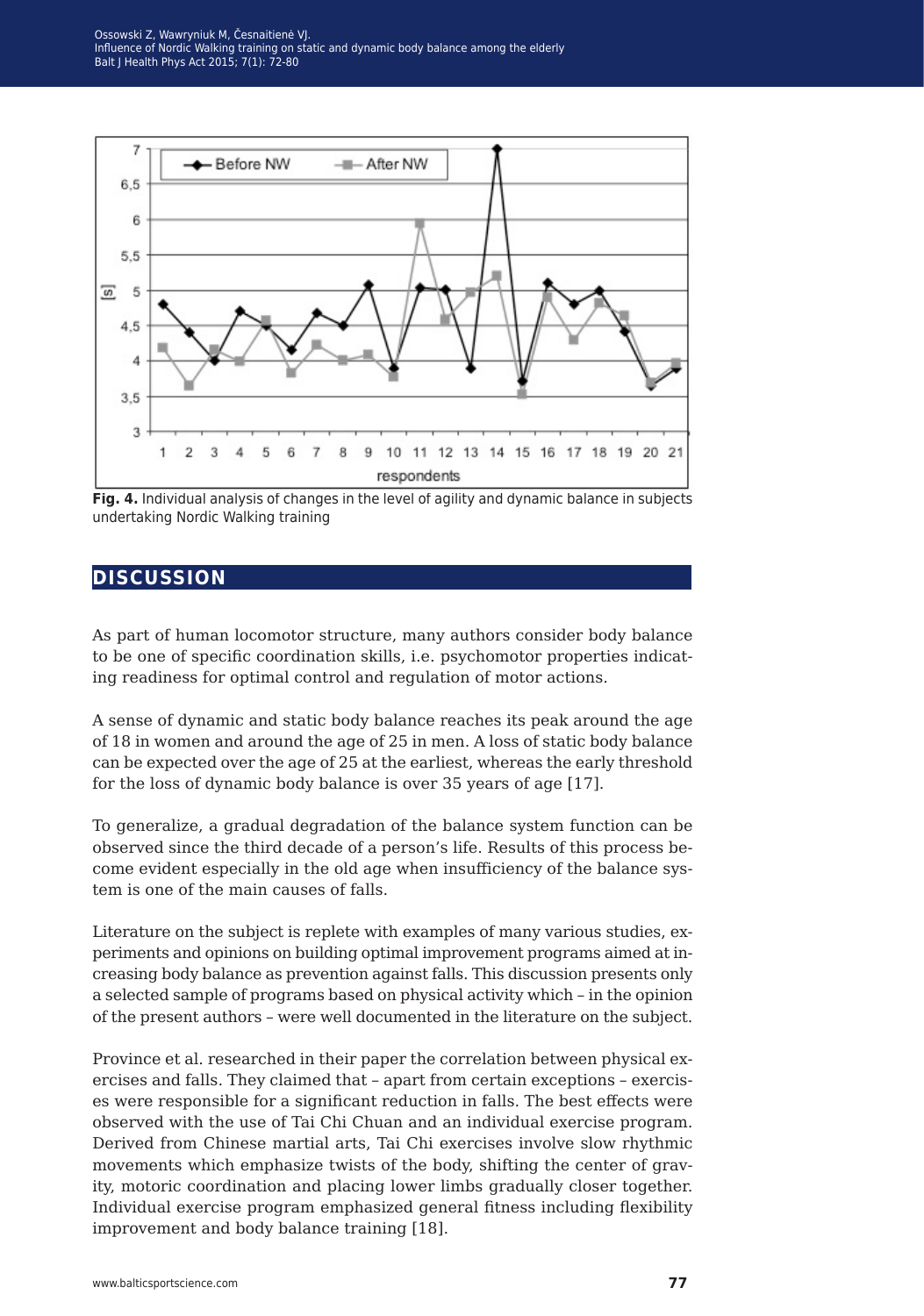Similar results were achieved by Madureira et al. who researched the effectiveness of 12 months long training aimed at improving levels of body balance and mobility. The experiment was conducted with the participation of 66 women over 65 years old. They trained once a week for one hour in addition to practicing a home exercise program. The study results indicated body balance improvement at statistical significance of  $p < 0.001$ . Long-range research perspective showed that body balance training is effective in improving functional and static body balance as well as mobility and that it also reduces occurrence of falls [19].

Rubenstein, citing numerous meta-analyses, claims that fitness improvement programs should include exercises building up strength, correcting walking stance and developing body balance and endurance [13]. Other researchers present similar views arguing that exercises encompassing training of strength, body balance, walk and coordination should be introduced as intervention means preventing falls among the elderly. It could be applied either as a single intervention or as a compound multifactorial program. Best effects were demonstrated in programs lasting over 12 weeks (1 to 3 times a week) with varying intensity [20, 21, 22].

Despite extensive experience in the field of body balance training aimed at the elderly, scholars are still researching new solutions driving invention of preventive programs to improve body balance and reduce occurrence of falls among the elderly.

The present study indicates that static and dynamic body balance tends to improve among the elderly under the influence of Nordic Walking training (yet the improvement level was not statistically relevant). Statistical irrelevance was caused by instances of regression of body balance observed in certain women (8 cases of static balance loss and 7 cases of dynamic balance loss). Further analysis showed that 4 of the cases in each group were in fact the same persons. Scrutiny of selected descriptive indexes characterizing the aforementioned persons and their subsequent comparison with the rest of the group did not display any significant differences in age or height. A slight difference was present in BMI of persons with decreased body balance – which was 2.4 points higher. Our previous research showed higher effectiveness of Nordic Walking training in a group of women aged 60-65 than in a group of older persons – aged 65-69 [23]. Other studies also indicate that age is negatively correlated with strength of lower limbs and positively correlated with a drop in postural balance [24].

Interpreting the results, one should also keep in mind that the function of body balance decreases as result of involution in many systems responsible for maintaining body balance. Wolfson et al. especially point out the sense of sight and reverse changes in proprioceptors [25]. Other authors claim that among the causes of body balance decrease are also: general muscle atrophy (especially loss of strength in lower limbs), changes in the central and the peripheral nervous system (which cause a slower reaction time and slower transmission of nerve impulses) as well as locomotor system diseases [24, 26, 27, 28]. The aforementioned factors can also affect the pace of a possible positive change in body balance under the influence of the recommended physical training.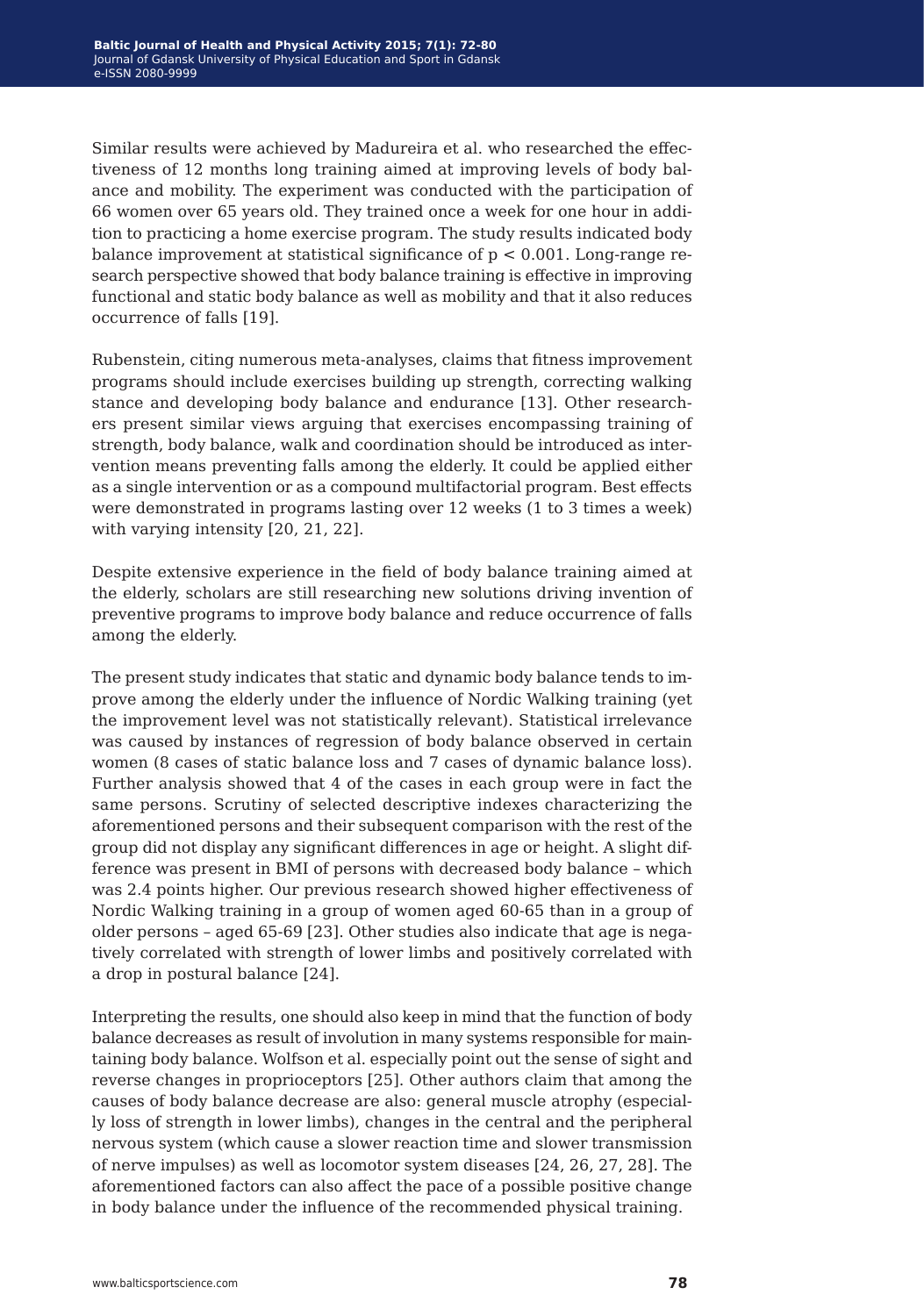Summing up the present experiment, it is advisable – in further research using Nordic Walking training – to expand the training program with balancing exercises performed stationary and in motion. Moreover, it is recommended to personalize balancing exercises intensity taking into account any diseases, among others, of the locomotor and the nervous systems.

Nordic Walking training with its well documented health benefits [29, 30, 31] and increasing popularity, especially among the elderly, justifies deeper research particularly in its potential influ-ence as a preventive measure lowering risk factors of falls among the elderly.

#### **conclusion**

1. Under the influence of Nordic Walking training a tendency for improvement was ob-served among the elderly, resulting in static body balance increased by 4.32% and dynamic body balance by 5.68%.

2. To heighten the efficiency of Nordic Walking training pertaining to body balance, we suggest expand the training program with balancing exercises – stationary and in motion.

3. Appropriate training load should be dependent on participants' health condition with special attention towards diseases of the nervous and the locomotor systems.

### **references**

- [1] Struktura ludnosci. Polska 1975-2030 [Structure of the population. Poland 1975-2030]. GUS, http://www. stat.gov.pl/PI\_gus/ludnosc\_ piramida/start.htm, accessed on 10.09.2013. Polish.
- [2] Szpringer M, Wybraniec-Lewicka B, Czerwiak G, Michalowska M, Krawczynska J. Upadki i urazy wieku geriatrycznego [Falls and injuries in geriatric age]. Studia Medyczne. 2008;9:77-81. Polish.
- [3] Karlsson MK, Vonschewelov T, Karlsson C, Cöster M, Rosengen BE. Prevention of falls in the elderly: A review. Scand J Public Health July 2013; 41:442-454.
- [4] Ossowski Z, Kortas J. Wstepne badania nad wplywem rekreacyjnego treningu Nordic Walking na poziom zwinnosci i rownowagi u kobiet w wieku 60-69 lat [Preliminary research on the influence of Nor-dic Walking training on the level of agility and body balance in women aged 60-69 years]. Logistyka. 2012;3:1783- 1789. Polish.
- [5] Ossowski Z, Cesnaitiene VJ. Influence of Nordic Walking training on physical endurance in elderly wom- -en. In: Current issues and new ideas in sport science: 5th Baltic Sport Science Conference, Kaunas, Lithuania, 18-19 April 2012:154.
- [6] Mikalacki M, Cokorilo N, Katic R. Effect of Nordic Walking on functional ability and blood pressure in elderly women. Coll Antropol. 2011;35(3):889-94.
- [7] Figard-Fabre H, Fabre N, Leonardi A, Schena F. Efficacy of Nordic walking in obesity management. Int J Sports Med. 2011;32(6):407-14.
- [8] Fritz B, Rombach S, Godau J, Berg D, Horstmann T, Grau S. The influence of Nordic Walking training on sit-to-stand transfer in Parkinson patients. Gait Posture. 2011;34(2):234-8.
- [9] World Health Organization WHO. A Global Report on Falls Prevention Epidemiology of Falls, 2007.
- [10] Przydatek M, Wielkie problemy geriatryczne: Upadki [Falls as serious geriatric problems]. Medycyna Rodzinna. 2001;13/2. Polish.
- [11] Scuffham P, Chaplin S, Legood R., Incidence and costs of unintentional falls in older people in the United Kingdom. Journal of Epidemiology and Community Health. 2003;57(9):740-744.
- [12] Rubenstein LZ. Falls in older people: epidemiology, risk factors and strategies for prevention. Age and Ageing 2006; 35-S2, 37–41.
- [13] Stevens JA, Corso PS, Finkelstein EA, Miller TR. The cost of fatal and nonfatal falls among older adults. Inj Prev. 2006;12(5):290-29.